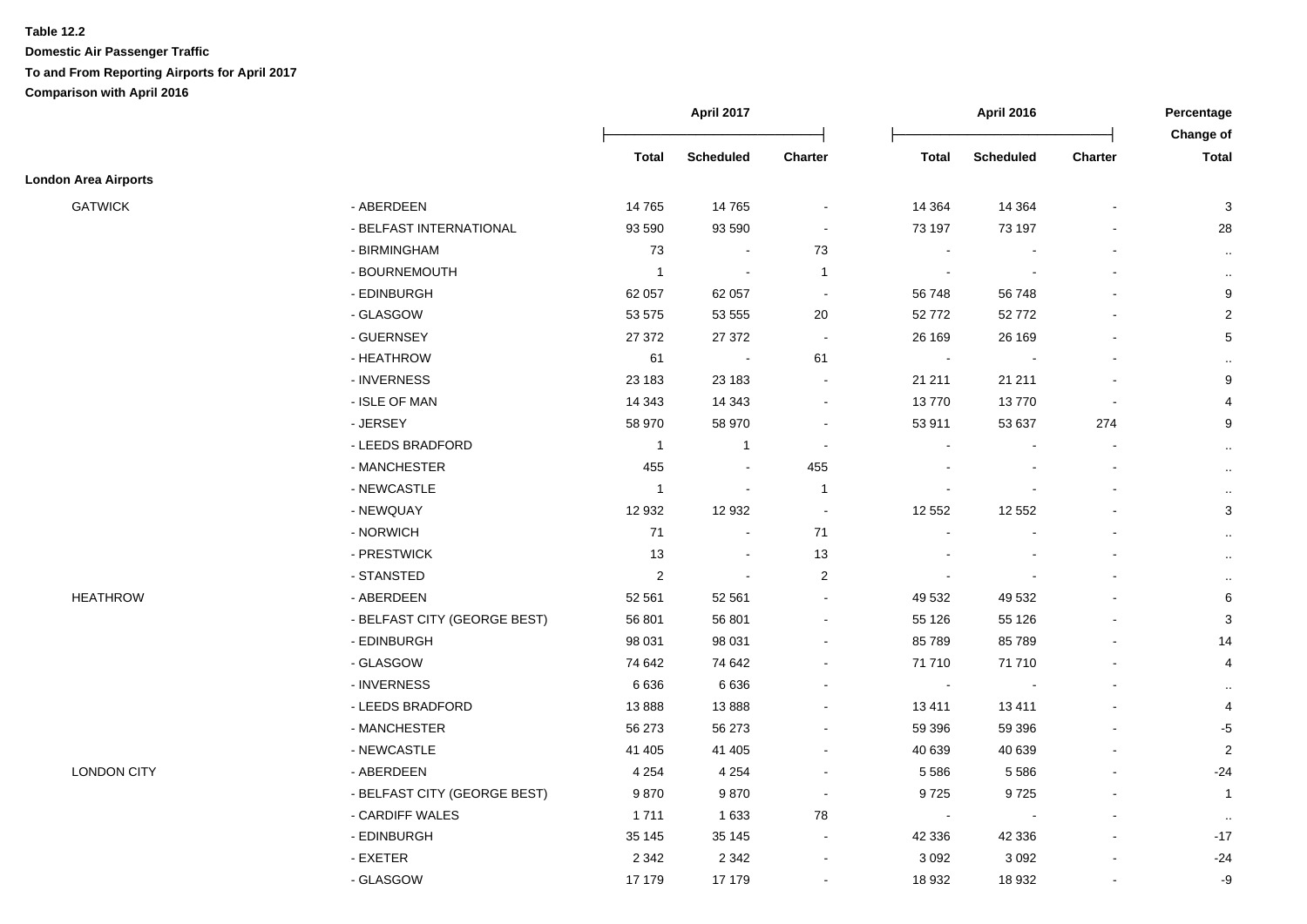|                                   |                               | April 2017     |                  | <b>April 2016</b> |                |                          | Percentage     |                           |
|-----------------------------------|-------------------------------|----------------|------------------|-------------------|----------------|--------------------------|----------------|---------------------------|
|                                   |                               |                |                  |                   |                |                          |                | Change of                 |
|                                   |                               | <b>Total</b>   | <b>Scheduled</b> | <b>Charter</b>    | <b>Total</b>   | <b>Scheduled</b>         | <b>Charter</b> | <b>Total</b>              |
| <b>LONDON CITY</b>                | - GUERNSEY                    | 2 1 4 7        | 2 1 4 7          | $\blacksquare$    | 2 0 9 3        | 2 0 9 3                  |                | $\ensuremath{\mathsf{3}}$ |
|                                   | - ISLE OF MAN                 | 4 2 1 4        | 4 2 1 4          | $\blacksquare$    | 5678           | 5 6 7 8                  |                | $-26$                     |
|                                   | - JERSEY                      | 2716           | 2716             | $\blacksquare$    | 3 4 0 6        | 3 4 0 6                  |                | $-20$                     |
| <b>LUTON</b>                      | - ABERDEEN                    | 6 6 6 0        | 6 6 6 0          | $\blacksquare$    | 6 0 5 3        | 6 0 5 3                  |                | 10                        |
|                                   | - BELFAST INTERNATIONAL       | 28 6 23        | 28 6 23          | $\overline{a}$    | 24 699         | 24 699                   |                | 16                        |
|                                   | - DURHAM TEES VALLEY          | $\sim$         |                  | $\sim$            | 33             | $\sim$                   | 33             | $-100$                    |
|                                   | - EDINBURGH                   | 24 3 69        | 24 3 69          | $\sim$            | 21 999         | 21 999                   |                | 11                        |
|                                   | - GLASGOW                     | 18794          | 18 4 24          | 370               | 17 079         | 17 079                   |                | 10                        |
|                                   | - INVERNESS                   | 13 4 38        | 13 4 38          |                   | 12 5 93        | 12 5 93                  |                | $\overline{7}$            |
|                                   | - ISLE OF MAN                 | 2442           | 2 4 4 2          | $\sim$            | $\sim$         |                          |                | $\cdot$                   |
|                                   | - JERSEY                      | 5 1 1 5        | 5 1 1 5          | $\blacksquare$    | 4 0 5 8        | 4 0 5 8                  |                | 26                        |
|                                   | - MANCHESTER                  |                |                  |                   | 38             |                          | 38             | $-100$                    |
|                                   | - NEWCASTLE                   |                |                  |                   | 31             | $\overline{\phantom{a}}$ | 31             | $-100$                    |
|                                   | - WICK JOHN O GROATS          |                |                  | $\overline{a}$    | 100            | $\blacksquare$           | 100            | $-100$                    |
| SOUTHEND                          | - ISLE OF MAN                 |                |                  |                   | 64             | 64                       |                | $-100$                    |
|                                   | - JERSEY                      | 1 1 3 1        | 1 1 3 1          |                   | 1 2 0 2        | 1 2 0 2                  |                | $\textnormal{-}6$         |
| <b>STANSTED</b>                   | - BELFAST INTERNATIONAL       | 32 197         | 32 197           | $\blacksquare$    | 28 1 24        | 28 1 24                  |                | 14                        |
|                                   | - CITY OF DERRY (EGLINTON)    | $\blacksquare$ |                  |                   | 9 2 0 2        | 9 2 0 2                  |                | $-100$                    |
|                                   | - DUNDEE                      | 1924           | 1924             |                   | 1734           | 1734                     |                | 11                        |
|                                   | - EDINBURGH                   | 66 161         | 66 161           | $\blacksquare$    | 69725          | 69725                    |                | $-5$                      |
|                                   | - GLASGOW                     | 49 130         | 49 130           | $\blacksquare$    | 54 533         | 54 533                   |                | $-10$                     |
|                                   | - GUERNSEY                    | 2 2 9 5        | 2 2 9 5          | $\blacksquare$    | 1927           | 1927                     |                | 19                        |
|                                   | - NEWQUAY                     | 2643           | 2643             | $\blacksquare$    | 2 1 8 3        | 2 1 8 3                  |                | 21                        |
| <b>Total London Area Airports</b> |                               | 1 096 202      | 1 095 057        | 1 1 4 5           | 1 046 522      | 1 046 046                | 476            | ${\bf 5}$                 |
| <b>Other Reporting Airports</b>   |                               |                |                  |                   |                |                          |                |                           |
| ABERDEEN                          | - BELFAST CITY (GEORGE BEST)  | 3685           | 3685             | $\blacksquare$    | 4 3 1 1        | 4 3 1 1                  |                | $-15$                     |
|                                   | - BIRMINGHAM                  | 11 307         | 11 307           | $\blacksquare$    | 11 406         | 11 406                   |                | $-1$                      |
|                                   | - BRISTOL                     | 1 2 1 7        | 1 2 1 7          | $\sim$            | 1850           | 1850                     |                | $-34$                     |
|                                   | - CARDIFF WALES               | 681            | 681              | ÷                 | $\blacksquare$ | $\mathbf{r}$             |                | $\cdot$ .                 |
|                                   | - CONINGSBY                   | $\sim$         |                  |                   | 20             | 20                       |                | $-100$                    |
|                                   | - DURHAM TEES VALLEY          | 1 3 4 2        | 1 3 4 2          |                   | $\blacksquare$ | $\blacksquare$           |                |                           |
|                                   | - EAST MIDLANDS INTERNATIONAL |                |                  |                   | 56             | 56                       |                | $-100$                    |
|                                   | - HUMBERSIDE                  | 1767           | 1767             |                   | 184            | 184                      |                | 860                       |
|                                   |                               |                |                  |                   |                |                          |                |                           |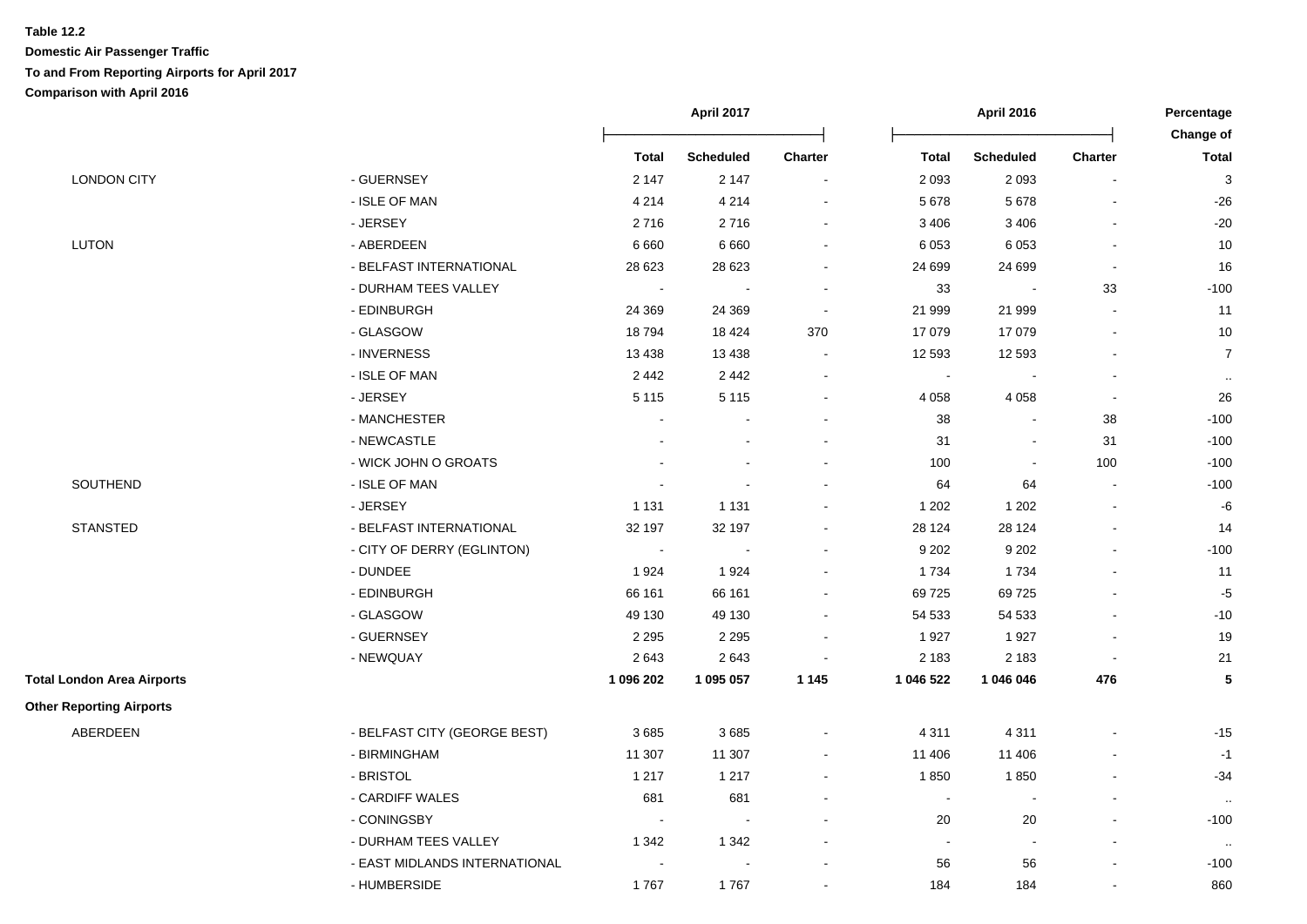|                                   |                               | April 2017               |                          |                |                          | Percentage<br>Change of |                |                |
|-----------------------------------|-------------------------------|--------------------------|--------------------------|----------------|--------------------------|-------------------------|----------------|----------------|
|                                   |                               | <b>Total</b>             | <b>Scheduled</b>         | <b>Charter</b> | <b>Total</b>             | <b>Scheduled</b>        | <b>Charter</b> | <b>Total</b>   |
| ABERDEEN                          | - JERSEY                      | 49                       | 49                       |                | $\overline{\phantom{a}}$ | $\blacksquare$          |                | $\sim$         |
|                                   | - KIRKWALL                    | 3875                     | 3875                     |                | 78                       | 78                      |                | 4868           |
|                                   | - LEEDS BRADFORD              | 384                      | 384                      |                | 65                       | 65                      |                | 491            |
|                                   | - MANCHESTER                  | 17 0 28                  | 17 0 28                  |                | 16 616                   | 16616                   |                | $\overline{2}$ |
|                                   | - NEWCASTLE                   | 986                      | 986                      |                |                          |                         |                |                |
|                                   | - NORWICH                     | 3 2 5 0                  | 3 2 5 0                  |                | 3 1 8 8                  | 3 1 8 8                 |                | $\overline{2}$ |
|                                   | - SCATSTA                     | 7582                     | $\overline{\phantom{a}}$ | 7582           | 6838                     | 264                     | 6574           | 11             |
|                                   | - SOUTHAMPTON                 | 598                      | 598                      |                | 98                       | 98                      |                | 510            |
|                                   | - STORNOWAY                   | 371                      | 371                      | $\sim$         | 24                       | 24                      |                | 1446           |
|                                   | - SUMBURGH                    | 10 969                   | 8911                     | 2058           | 4616                     | 4 1 7 8                 | 438            | 138            |
|                                   | - WICK JOHN O GROATS          | 494                      | 494                      |                | 13                       | 13                      |                | 3700           |
| ALDERNEY                          | - GUERNSEY                    | 2672                     | 2672                     |                | 2861                     | 2861                    |                | $-7$           |
|                                   | - SOUTHAMPTON                 | 1957                     | 1957                     |                | 1969                     | 1969                    |                | $-1$           |
| ANGLESEY (VALLEY)                 | - CARDIFF WALES               | 845                      | 845                      |                | 776                      | 776                     |                | 9              |
| BARRA                             | - GLASGOW                     | 1 3 3 8                  | 1 3 3 8                  |                | 1 1 6 7                  | 1 1 6 7                 |                | 15             |
| <b>BELFAST CITY (GEORGE BEST)</b> | - BELFAST INTERNATIONAL       | $\overline{\phantom{a}}$ |                          |                | 61                       |                         | 61             | $-100$         |
|                                   | - BIRMINGHAM                  | 22 295                   | 22 29 5                  |                | 22 150                   | 22 150                  |                | $\overline{1}$ |
|                                   | - CARDIFF WALES               | 3883                     | 3883                     |                | 3564                     | 3564                    |                | 9              |
|                                   | - EAST MIDLANDS INTERNATIONAL | 12 845                   | 12 845                   |                | 12 937                   | 12 937                  |                | $-1$           |
|                                   | - EDINBURGH                   | 14 695                   | 14 695                   |                | 12 8 82                  | 12 8 82                 |                | 14             |
|                                   | - EXETER                      | 3504                     | 3504                     |                | 2565                     | 2 5 6 5                 |                | 37             |
|                                   | - GLASGOW                     | 13 3 4 7                 | 13 347                   |                | 14 983                   | 14 983                  |                | $-11$          |
|                                   | - INVERNESS                   | 3 2 0 2                  | 3 2 0 2                  |                | 2 4 5 7                  | 2 4 5 7                 |                | 30             |
|                                   | - ISLE OF MAN                 | 697                      | 697                      |                | 2070                     | 2 0 7 0                 |                | $-66$          |
|                                   | - LEEDS BRADFORD              | 13 3 9 7                 | 13 3 9 7                 |                | 12 846                   | 12 846                  |                | $\overline{a}$ |
|                                   | - LIVERPOOL (JOHN LENNON)     | 3523                     | 3523                     |                | 10576                    | 10576                   |                | $-67$          |
|                                   | - MANCHESTER                  | 24 5 31                  | 24 5 31                  |                | 22 3 21                  | 22 278                  | 43             | 10             |
|                                   | - NEWCASTLE                   | $\overline{\phantom{a}}$ |                          |                | 1772                     | 1772                    |                | $-100$         |
|                                   | - NEWQUAY                     | 325                      | 325                      |                |                          |                         |                | $\cdot\cdot$   |
|                                   | - SOUTHAMPTON                 | 10 045                   | 10 045                   |                | 9839                     | 9839                    |                | $\overline{2}$ |
| <b>BELFAST INTERNATIONAL</b>      | - BIRMINGHAM                  | 21 900                   | 21 900                   |                | 17937                    | 17937                   |                | 22             |
|                                   | - BRISTOL                     | 22 004                   | 22 004                   | $\blacksquare$ | 19722                    | 19722                   |                | 12             |
|                                   | - CARDIFF WALES               | 84                       | $\sim$                   | 84             |                          |                         |                | $\cdot$ .      |
|                                   |                               |                          |                          |                |                          |                         |                |                |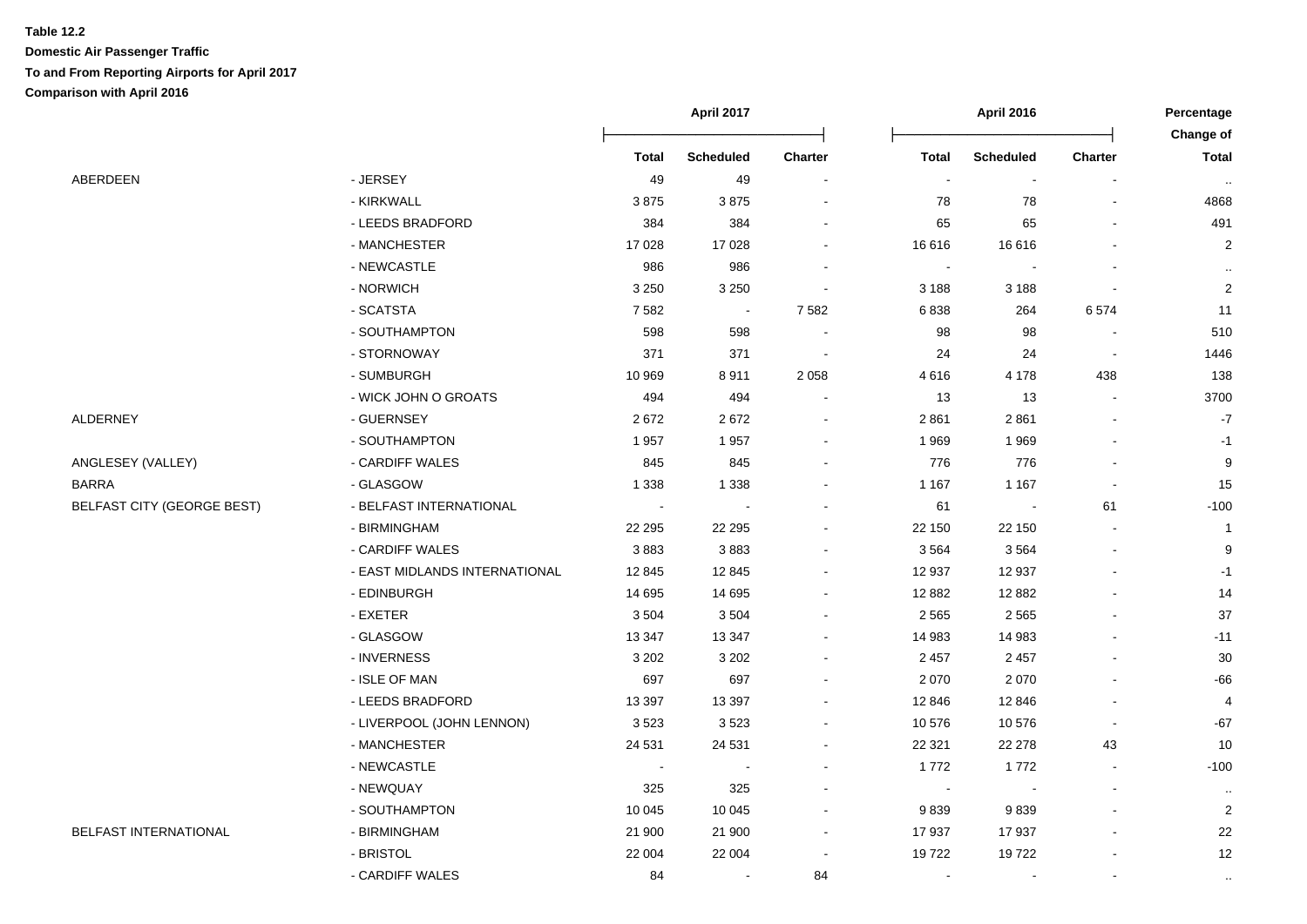|                              |                           | April 2017               |                          |                          | <b>April 2016</b>        |                          |                          | Percentage                |
|------------------------------|---------------------------|--------------------------|--------------------------|--------------------------|--------------------------|--------------------------|--------------------------|---------------------------|
|                              |                           | <b>Total</b>             | <b>Scheduled</b>         | <b>Charter</b>           | <b>Total</b>             | <b>Scheduled</b>         | Charter                  | Change of<br><b>Total</b> |
| <b>BELFAST INTERNATIONAL</b> | - EDINBURGH               | 23 7 9 2                 | 23 792                   | $\blacksquare$           | 22 074                   | 22 074                   | $\overline{\phantom{a}}$ | 8                         |
|                              | - GLASGOW                 | 26 445                   | 26 445                   |                          | 23 279                   | 23 279                   |                          | 14                        |
|                              | - JERSEY                  | 2 4 4 9                  | 2 4 4 9                  |                          | 1 4 0 4                  | 1 4 0 4                  |                          | 74                        |
|                              | - LIVERPOOL (JOHN LENNON) | 44 062                   | 44 062                   |                          | 37 567                   | 37 567                   |                          | 17                        |
|                              | - MANCHESTER              | 24 131                   | 24 131                   |                          | 21 544                   | 21 4 9 8                 | 46                       | 12                        |
|                              | - NEWCASTLE               | 23 6 24                  | 23 6 24                  |                          | 20 013                   | 20 013                   |                          | $18$                      |
| <b>BENBECULA</b>             | - GLASGOW                 | 2 1 9 6                  | 2 1 9 6                  |                          | 1850                     | 1850                     |                          | 19                        |
|                              | - INVERNESS               | 20                       | 20                       |                          |                          |                          |                          | $\ldots$                  |
|                              | - MANCHESTER              | 77                       | 77                       |                          | $\overline{\phantom{a}}$ |                          |                          | $\cdot$ .                 |
|                              | - STORNOWAY               | 572                      | 572                      |                          | 568                      | 568                      | $\blacksquare$           | $\overline{1}$            |
| BIGGIN HILL                  | - LIVERPOOL (JOHN LENNON) |                          |                          |                          | 34                       | $\overline{\phantom{a}}$ | 34                       | $-100$                    |
|                              | - NEWCASTLE               | $\overline{\phantom{a}}$ | $\overline{\phantom{a}}$ |                          | 40                       | $\overline{\phantom{a}}$ | 40                       | $-100$                    |
| BIRMINGHAM                   | - EDINBURGH               | 20 090                   | 20 090                   |                          | 21 924                   | 21 924                   | $\overline{\phantom{a}}$ | $\mbox{-}8$               |
|                              | - GLASGOW                 | 16 442                   | 16 442                   |                          | 18 633                   | 18 633                   |                          | $-12$                     |
|                              | - GUERNSEY                | 2687                     | 2687                     |                          | 2587                     | 2 5 8 7                  |                          | 4                         |
|                              | - INVERNESS               | 3628                     | 3 6 2 8                  |                          | 3611                     | 3611                     |                          | $\sim$                    |
|                              | - ISLE OF MAN             | 3795                     | 3795                     |                          | 2962                     | 2 9 6 2                  |                          | 28                        |
|                              | - JERSEY                  | 5924                     | 5 9 2 4                  |                          | 5992                     | 5 9 9 2                  |                          | $-1$                      |
|                              | - MANCHESTER              | 44                       | 44                       |                          |                          | $\blacksquare$           |                          | $\sim$                    |
|                              | - NEWCASTLE               |                          |                          |                          | 380                      | 335                      | 45                       | $-100$                    |
|                              | - NEWQUAY                 | 2768                     | 2768                     |                          | 2 2 9 9                  | 2 2 9 9                  | $\blacksquare$           | 20                        |
|                              | - SOUTHAMPTON             |                          |                          |                          | 45                       | $\overline{\phantom{a}}$ | 45                       | $-100$                    |
| <b>BLACKPOOL</b>             | - ISLE OF MAN             |                          |                          | $\sim$                   | 1 3 4 5                  | 1 3 4 5                  | $\blacksquare$           | $-100$                    |
| BOURNEMOUTH                  | - DURHAM TEES VALLEY      | 76                       |                          | 76                       | $\overline{\phantom{a}}$ | $\overline{\phantom{a}}$ |                          | $\cdots$                  |
|                              | - GUERNSEY                | $\blacksquare$           |                          | $\overline{\phantom{a}}$ | 52                       | 52                       | $\sim$                   | $-100$                    |
|                              | - LIVERPOOL (JOHN LENNON) | 89                       |                          | 89                       | 167                      | $\blacksquare$           | 167                      | $-47$                     |
|                              | - MANCHESTER              | $\overline{\phantom{a}}$ |                          |                          | 87                       | $\overline{\phantom{a}}$ | 87                       | $-100$                    |
|                              | - NEWCASTLE               | 85                       |                          | 85                       | $\blacksquare$           |                          |                          | $\cdot$                   |
| <b>BRISTOL</b>               | - EDINBURGH               | 31745                    | 31 745                   |                          | 31 245                   | 31 245                   |                          | $\sqrt{2}$                |
|                              | - GLASGOW                 | 25 167                   | 25 167                   |                          | 24 748                   | 24 748                   |                          | $\overline{\mathbf{c}}$   |
|                              | - GUERNSEY                | 2 1 6 7                  | 2 1 6 7                  | $\sim$                   | 2 0 3 0                  | 2 0 3 0                  | $\overline{\phantom{a}}$ | $\overline{7}$            |
|                              | - HAWARDEN                | 305                      |                          | 305                      | 168                      |                          | 168                      | 82                        |
|                              | - INVERNESS               | 9 2 8 4                  | 9 2 8 4                  | $\sim$                   | 7 3 4 9                  | 7 3 4 9                  |                          | 26                        |
|                              |                           |                          |                          |                          |                          |                          |                          |                           |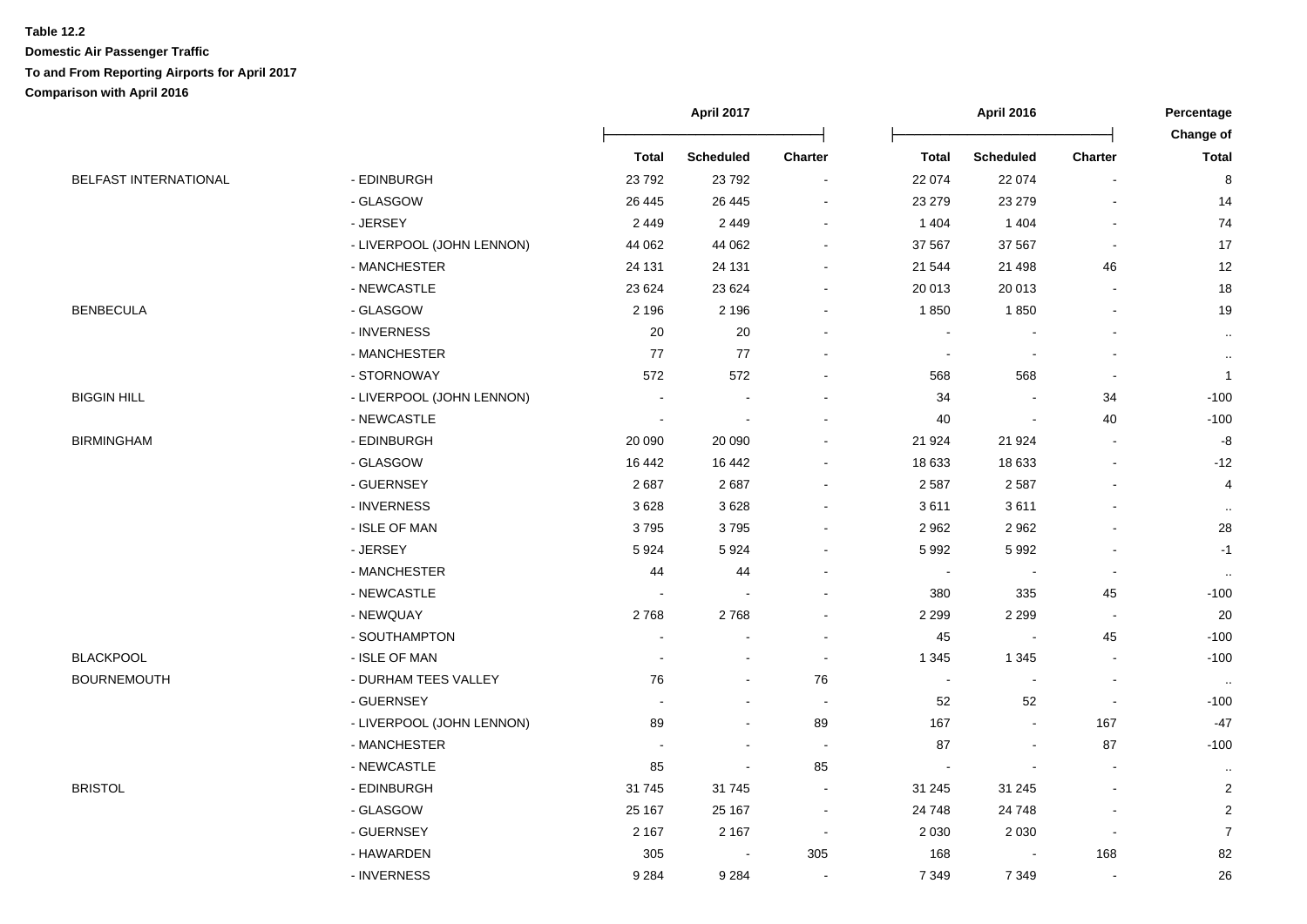#### **Table 12.2**

|                             |                               | April 2017     |                  |         |                | Percentage       |                          |                           |
|-----------------------------|-------------------------------|----------------|------------------|---------|----------------|------------------|--------------------------|---------------------------|
|                             |                               |                |                  |         |                |                  |                          | Change of<br><b>Total</b> |
|                             |                               | <b>Total</b>   | <b>Scheduled</b> | Charter | <b>Total</b>   | <b>Scheduled</b> | <b>Charter</b>           |                           |
| BRISTOL                     | - ISLE OF MAN                 | 2518           | 2518             |         | 2 1 5 9        | 2 1 5 9          |                          | 17                        |
|                             | - JERSEY                      | 2 1 1 9        | 2 1 1 9          |         | 2609           | 2609             |                          | $-19$                     |
|                             | - LIVERPOOL (JOHN LENNON)     | $\sim$         |                  |         | 170            | 170              |                          | $-100$                    |
|                             | - NEWCASTLE                   | 12 638         | 12 638           |         | 12 8 89        | 12 8 89          |                          | $-2$                      |
|                             | - NEWQUAY                     | 2              | $\overline{2}$   |         | $\sim$         |                  |                          | $\cdot$ .                 |
|                             | - NORWICH                     | $\sim$         |                  |         | 53             | 53               |                          | $-100$                    |
| CAMPBELTOWN                 | - GLASGOW                     | 657            | 657              |         | 587            | 587              |                          | 12                        |
|                             | - ISLAY                       |                |                  |         | 6              | 6                |                          | $-100$                    |
|                             | $-$ TIREE                     |                |                  |         | 11             | 11               |                          | $-100$                    |
| CARDIFF WALES               | - DURHAM TEES VALLEY          | 80             |                  | 80      |                |                  | $\overline{\phantom{a}}$ | $\ldots$                  |
|                             | - EAST MIDLANDS INTERNATIONAL | $\sim$         |                  |         | 106            |                  | 106                      | $-100$                    |
|                             | - EDINBURGH                   | 8 2 6 3        | 8 2 6 3          |         | 7 3 6 1        | 7 3 6 1          | $\overline{\phantom{a}}$ | 12                        |
|                             | - FARNBOROUGH                 | $\blacksquare$ |                  |         | 26             | $\sim$           | 26                       | $-100$                    |
|                             | - GLASGOW                     | 2096           | 2 0 9 6          |         | 3 3 3 0        | 3 3 3 0          | $\overline{\phantom{a}}$ | $-37$                     |
|                             | - JERSEY                      | 1569           | 1569             |         | 1424           | 1 4 2 4          | $\blacksquare$           | 10                        |
|                             | - LIVERPOOL (JOHN LENNON)     |                |                  |         | 39             |                  | 39                       | $-100$                    |
|                             | - MANCHESTER                  | 82             |                  | 82      |                |                  |                          | $\sim$                    |
|                             | - NEWCASTLE                   | 1 0 9 4        | 1 0 38           | 56      | 1 2 2 8        | 1 1 3 8          | 90                       | $-11$                     |
|                             | - SOUTHAMPTON                 | $\sim$         |                  |         | 22             | 22               |                          | $-100$                    |
| CITY OF DERRY (EGLINTON)    | - GLASGOW                     | 7552           | 7 5 5 2          |         | 6614           | 6614             |                          | 14                        |
|                             | - LIVERPOOL (JOHN LENNON)     | 3016           | 3 0 16           |         | 6437           | 6 4 3 7          | $\blacksquare$           | $-53$                     |
| DONCASTER SHEFFIELD         | - GLASGOW                     |                |                  |         | 49             |                  | 49                       | $-100$                    |
|                             | - JERSEY                      | 3716           | 3716             |         | 3 2 0 0        | 3 2 0 0          |                          | 16                        |
|                             | - NEWQUAY                     | $\sim$         |                  |         | 1 0 7 6        | 1 0 7 6          | $\blacksquare$           | $-100$                    |
|                             | - SOUTHAMPTON                 | 77             | 77               |         | $\blacksquare$ |                  |                          | $\cdot\cdot$              |
| <b>DURHAM TEES VALLEY</b>   | - HUMBERSIDE                  | 49             | 49               |         |                |                  |                          | $\sim$                    |
| EAST MIDLANDS INTERNATIONAL | - EDINBURGH                   | 7 3 0 5        | 7 3 0 5          |         | 8 3 0 8        | 8 3 0 8          |                          | $-12$                     |
|                             | - GLASGOW                     | 7492           | 7492             |         | 10 354         | 10 354           |                          | -28                       |
|                             | - GUERNSEY                    | 2 3 1 3        | 2 3 1 3          |         | 2 2 9 1        | 2 2 9 1          |                          | $\overline{1}$            |
|                             | - HUMBERSIDE                  |                |                  |         | 6              | 6                |                          | $-100$                    |
|                             | - JERSEY                      | 2953           | 2953             |         | 2 3 2 2        | 2 3 2 2          |                          | 27                        |
|                             | - LEEDS BRADFORD              |                |                  |         | $\overline{2}$ | $\overline{2}$   |                          | $-100$                    |
|                             | - NEWCASTLE                   | 16             | 16               |         | 150            | $\sim$           | 150                      | -89                       |
|                             |                               |                |                  |         |                |                  |                          |                           |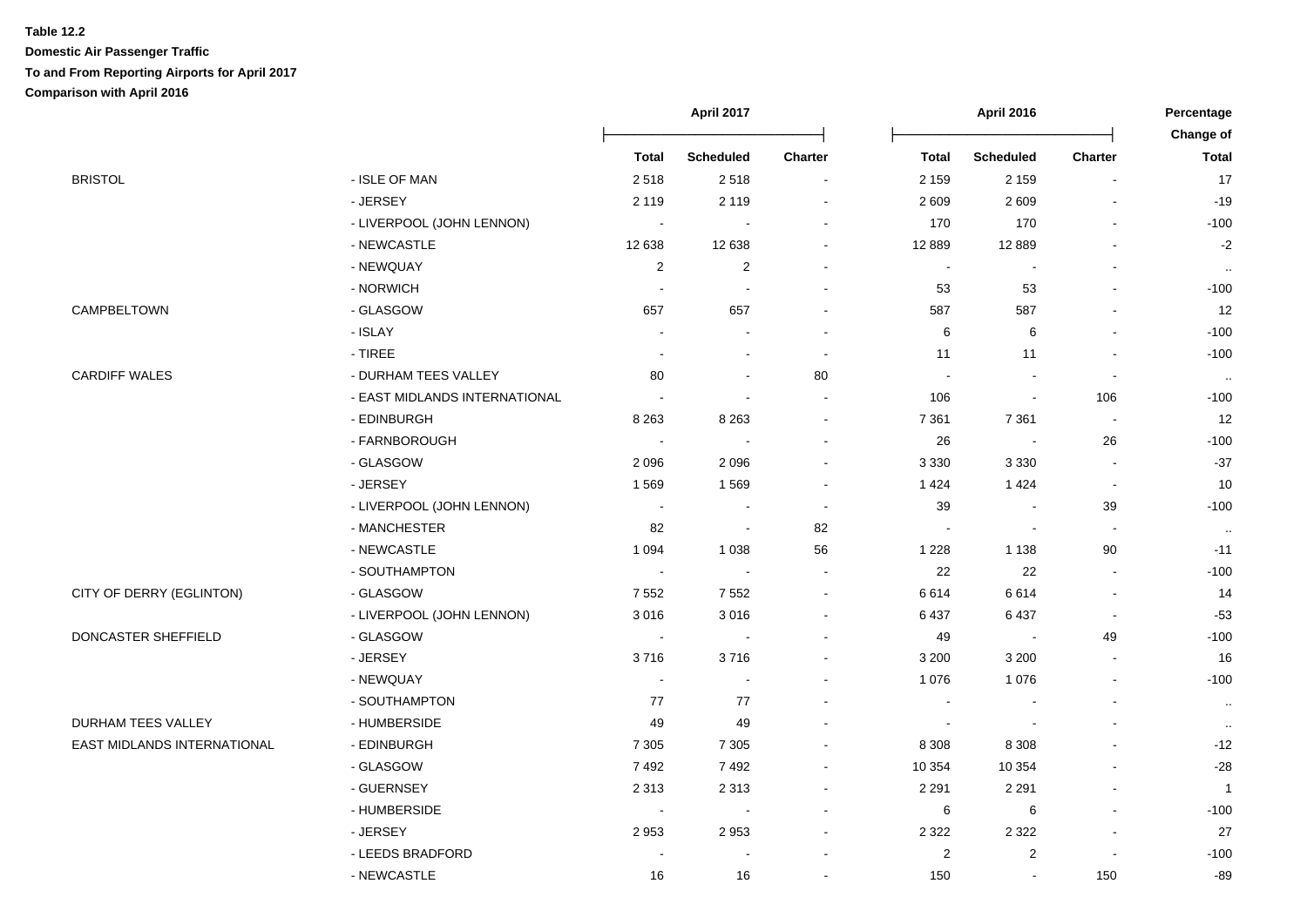|                              |                          |                  |                          |                          | April 2016       |                |                           |
|------------------------------|--------------------------|------------------|--------------------------|--------------------------|------------------|----------------|---------------------------|
|                              | <b>Total</b>             | <b>Scheduled</b> | <b>Charter</b>           | <b>Total</b>             | <b>Scheduled</b> | <b>Charter</b> | Change of<br><b>Total</b> |
| - KIRKWALL                   | 22                       | 22               | $\ddot{\phantom{0}}$     | 32                       | 32               |                | $-31$                     |
| - EXETER                     | 4 0 6 9                  | 4 0 6 9          |                          | 3716                     | 3716             |                | 9                         |
| - GLASGOW                    | 58                       | 58               |                          | $\overline{\phantom{a}}$ |                  |                | $\sim$                    |
| - INVERNESS                  | $\blacksquare$           |                  |                          | 110                      | 110              |                | $-100$                    |
| - KIRKWALL                   | 3 9 27                   | 3 9 2 7          |                          | 3537                     | 3537             |                | 11                        |
| - LIVERPOOL (JOHN LENNON)    | $\sim$                   |                  |                          | 1502                     | 1 5 0 2          |                | $-100$                    |
| - MANCHESTER                 | 10 181                   | 10 181           |                          | 7881                     | 7881             |                | 29                        |
| - NEWCASTLE                  | $\sim$                   |                  |                          | 70                       | 70               |                | $-100$                    |
| - NORWICH                    | 2 4 4 4                  | 2 4 4 4          | $\blacksquare$           | 2 2 4 9                  | 2 2 4 9          |                | 9                         |
| - SOUTHAMPTON                | 17018                    | 17 018           | $\blacksquare$           | 16 2 26                  | 16 2 26          |                | 5                         |
| - STORNOWAY                  | 1464                     | 1 4 6 4          | $\blacksquare$           | 1547                     | 1547             |                | $-5$                      |
| - SUMBURGH                   | 3895                     | 3895             | $\blacksquare$           | 3699                     | 3699             |                | $\mathbf 5$               |
| - WICK JOHN O GROATS         | 848                      | 848              |                          | 959                      | 959              |                | $-12$                     |
| - GLASGOW                    | 3707                     | 3707             |                          | 3014                     | 3014             |                | 23                        |
| - GUERNSEY                   | 2 5 5 2                  | 2 5 5 2          |                          | 2 0 6 1                  | 2 0 6 1          |                | 24                        |
| - ISLES OF SCILLY (ST.MARYS) | 1632                     | 1 6 3 2          |                          | 1564                     | 1564             |                | 4                         |
| - JERSEY                     | 3778                     | 3778             |                          | 3 1 6 2                  | 3 1 6 2          |                | 19                        |
| - MANCHESTER                 | 11 078                   | 11 078           |                          | 9 1 0 9                  | 9 1 0 9          |                | 22                        |
| - NEWCASTLE                  | 3953                     | 3 9 5 3          |                          | 3 3 2 5                  | 3 3 2 5          |                | 19                        |
| - NORWICH                    | 2 0 3 2                  | 2 0 3 2          |                          | 1961                     | 1961             |                | 4                         |
| - LERWICK (TINGWALL)         | 173                      | 173              | $\overline{\phantom{a}}$ | 250                      | 250              |                | $-31$                     |
| - LIVERPOOL (JOHN LENNON)    | 80                       | $\blacksquare$   | 80                       |                          |                  |                | $\sim$                    |
| - NORWICH                    | 32                       | 32               | $\blacksquare$           | $\overline{\phantom{a}}$ |                  |                | $\sim$                    |
| - LERWICK (TINGWALL)         | 76                       | 76               |                          | 121                      | 121              |                | $-37$                     |
| - ISLAY                      | 2672                     | 2672             |                          | 2 3 8 2                  | 2 3 8 2          |                | 12                        |
| - ISLE OF MAN                | $\overline{\phantom{a}}$ |                  |                          | 856                      | 856              |                | $-100$                    |
| - JERSEY                     | 5 0 8 5                  | 5 0 8 5          |                          | 3766                     | 3766             |                | 35                        |
| - KIRKWALL                   | 1717                     | 1717             |                          | 1 3 9 5                  | 1 3 9 5          |                | 23                        |
| - LEEDS BRADFORD             | 770                      | 770              |                          | 461                      | 461              |                | 67                        |
| - MANCHESTER                 | 3650                     | 3 6 5 0          |                          | 3546                     | 3546             |                | 3                         |
| - SOUTHAMPTON                | 15 903                   | 15 903           | $\blacksquare$           | 14 154                   | 14 154           |                | 12                        |
| - STORNOWAY                  | 6011                     | 6 0 1 1          | $\blacksquare$           | 5432                     | 5432             |                | 11                        |
| - SUMBURGH                   | 2531                     | 2 5 3 1          | $\blacksquare$           | 2 3 7 8                  | 2 3 7 8          |                | 6                         |
|                              |                          |                  | April 2017               |                          |                  |                |                           |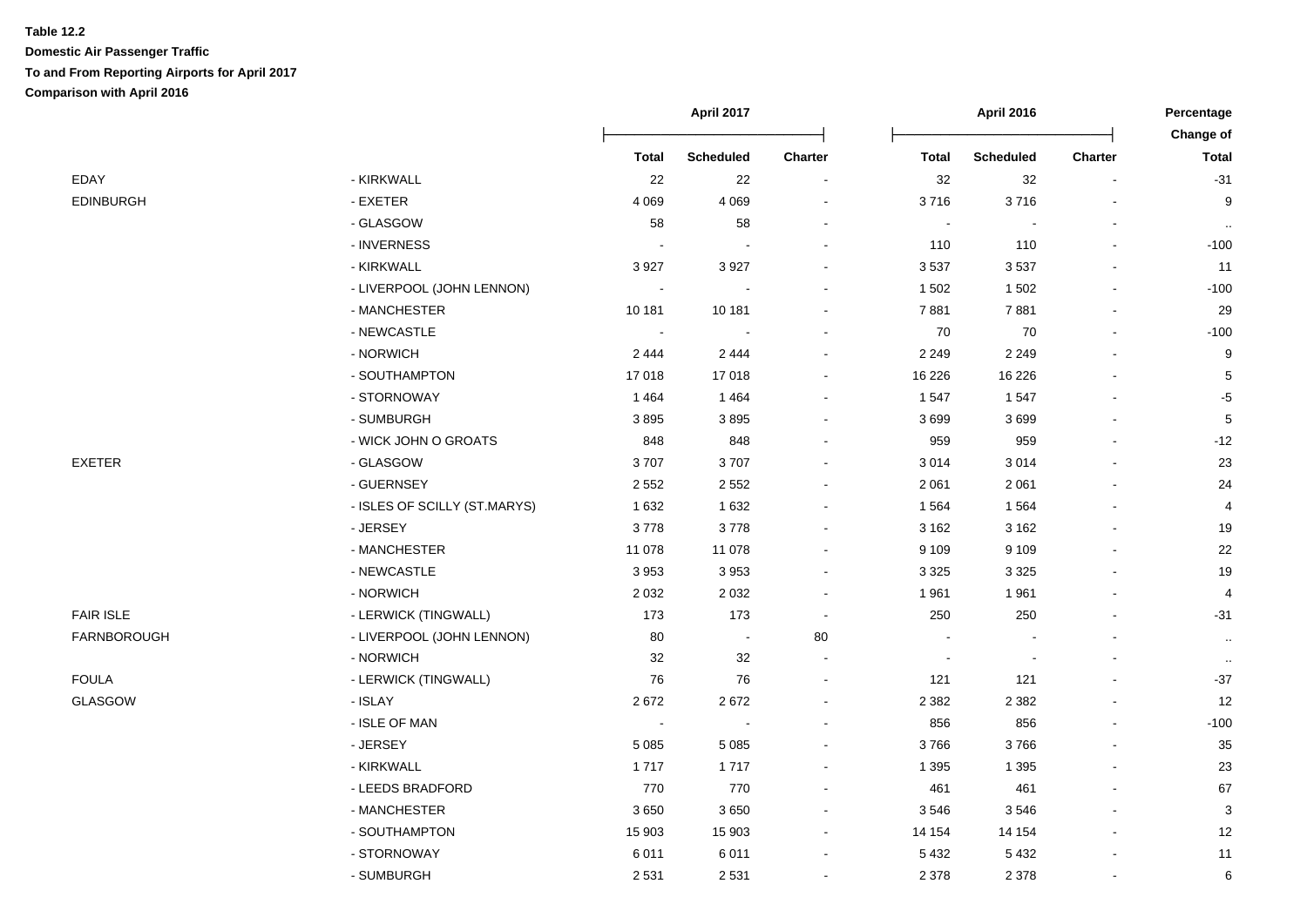|                                   |                           |                | April 2017       |                | April 2016       |                  |                | Percentage                |
|-----------------------------------|---------------------------|----------------|------------------|----------------|------------------|------------------|----------------|---------------------------|
|                                   |                           | <b>Total</b>   | <b>Scheduled</b> | <b>Charter</b> | <b>Total</b>     | <b>Scheduled</b> | <b>Charter</b> | Change of<br><b>Total</b> |
| GLASGOW                           | $-$ TIREE                 | 1 0 0 3        | 1 0 0 3          | $\sim$         | 840              | 840              |                | 19                        |
| <b>GLOUCESTERSHIRE</b>            | - ISLE OF MAN             |                |                  |                | 1 0 3 6          | 1 0 3 6          |                | $-100$                    |
| <b>GUERNSEY</b>                   | - JERSEY                  | 7649           | 7649             |                | 9872             | 9780             | 92             | $-23$                     |
|                                   | - LEEDS BRADFORD          | 994            | 994              |                | $\blacksquare$   |                  |                | $\sim$                    |
|                                   | - MANCHESTER              | 5 3 7 6        | 5 3 7 6          | $\sim$         | 5727             | 5727             |                | -6                        |
|                                   | - SOUTHAMPTON             | 9980           | 9980             | $\sim$         | 12718            | 12717            | 1              | $-22$                     |
| <b>HUMBERSIDE</b>                 | - JERSEY                  | 52             | 52               | $\sim$         |                  |                  |                | $\sim$                    |
|                                   | - MARHAM(KINGS LYNN)      | $\overline{7}$ | $\overline{7}$   | $\sim$         |                  |                  |                | $\sim$                    |
|                                   | - NORWICH                 | 15             | $\sim$           | 15             |                  |                  |                | $\sim$                    |
|                                   | - SOUTHAMPTON             | 72             | 36               | 36             |                  |                  |                | $\sim$                    |
|                                   | - WARTON                  | 27             | 27               | $\sim$         | ä,               |                  |                | $\sim$                    |
| <b>INVERNESS</b>                  | - KIRKWALL                | 1969           | 1 9 6 9          | $\sim$         | 1518             | 1518             |                | $30\,$                    |
|                                   | - MANCHESTER              | 5968           | 5 9 6 8          | $\sim$         | 6 1 6 1          | 6 1 6 1          |                | $-3$                      |
|                                   | - STORNOWAY               | 2 2 3 3        | 2 2 3 3          | $\sim$         | 2 2 4 3          | 2 2 4 3          |                | $\sim$                    |
|                                   | - SUMBURGH                | 29             | 29               | $\sim$         | 282              | 282              |                | $-90$                     |
| <b>ISLAY</b>                      | $-$ TIREE                 |                |                  | $\blacksquare$ | $\boldsymbol{7}$ | 7                |                | $-100$                    |
| <b>ISLE OF MAN</b>                | - LIVERPOOL (JOHN LENNON) | 17 232         | 17 232           |                | 17 395           | 17 395           |                | $-1$                      |
|                                   | - MANCHESTER              | 13831          | 13831            | $\sim$         | 12 3 24          | 12 3 24          |                | 12                        |
|                                   | - NEWCASTLE               | 368            | 368              | $\sim$         | 336              | 336              |                | $10$                      |
| <b>ISLES OF SCILLY (ST.MARYS)</b> | - NEWQUAY                 | 2 1 7 9        | 2 1 7 9          | $\blacksquare$ | 1637             | 1 6 3 7          |                | 33                        |
| <b>JERSEY</b>                     | - LEEDS BRADFORD          | 90             | 90               |                | $\blacksquare$   |                  |                | $\cdot\cdot$              |
|                                   | - LIVERPOOL (JOHN LENNON) | 13611          | 13611            | $\blacksquare$ | 8 4 0 4          | 8 4 0 4          |                | 62                        |
|                                   | - MANCHESTER              | 3 1 6 5        | 3 1 6 5          |                | 4 3 1 1          | 4 3 1 1          |                | $-27$                     |
|                                   | - NEWCASTLE               | 3 0 5 4        | 3 0 5 4          | $\blacksquare$ | 2 3 1 3          | 2 3 1 3          |                | 32                        |
|                                   | - SOUTHAMPTON             | 13 5 8 5       | 13 5 85          | $\blacksquare$ | 13616            | 13616            |                | $\cdot$ .                 |
| <b>KIRKWALL</b>                   | - NORTH RONALDSAY         | 517            | 517              |                | 594              | 594              |                | $-13$                     |
|                                   | - PAPA WESTRAY            | 432            | 432              |                | 414              | 414              |                | 4                         |
|                                   | - SANDAY                  | 233            | 233              |                | 275              | 275              |                | $-15$                     |
|                                   | - STRONSAY                | 258            | 258              |                | 258              | 258              |                | $\sim$                    |
|                                   | - SUMBURGH                | 899            | 899              | $\sim$         | 752              | 752              |                | 20                        |
|                                   | - WESTRAY                 | 261            | 261              | $\sim$         | 293              | 293              |                | $-11$                     |
|                                   | - WICK JOHN O GROATS      | 10             | 10               |                |                  |                  |                | $\sim$                    |
| <b>LEEDS BRADFORD</b>             | - LIVERPOOL (JOHN LENNON) | 178            | 178              | $\blacksquare$ |                  |                  |                | $\sim$                    |